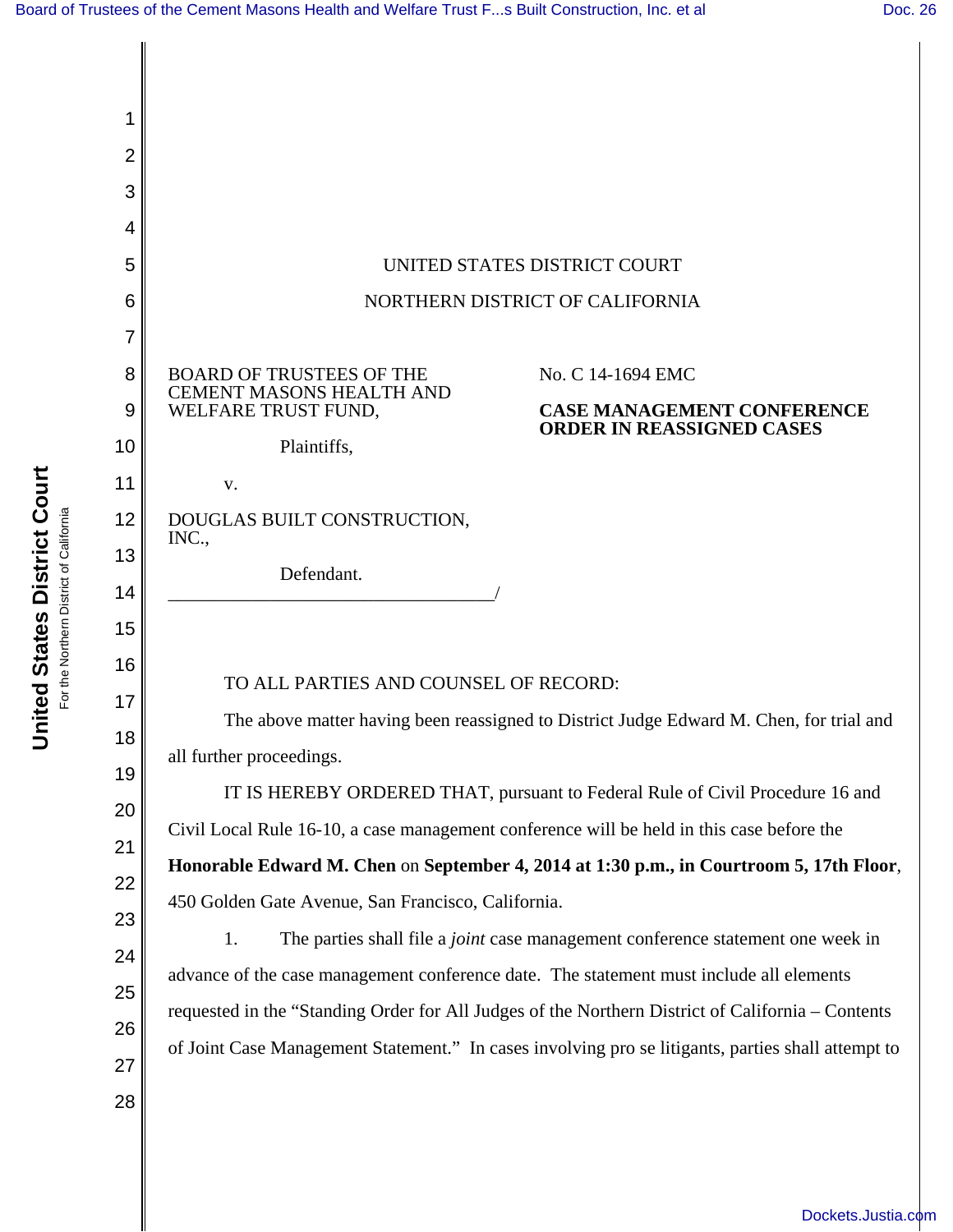1

2

3

4

5

6

7

8

9

10

11

12

13

14

15

19

20

file a joint statement; if after due diligence an agreement cannot be reached, the parties may file separate case management statements, with each statement not to exceed seven (7) pages.

2. Any request to reschedule the case management conference date must be made in writing and by stipulation, if possible, not less than ten (10) days before the conference date. Good cause must be shown.

3. Unless proceeding pro se, each party shall be represented at the case management conference by counsel with full and complete authority to address all of the matters referred to in (a) Federal Rules of Civil Procedure 16(c) and 26(f) and (b) the "Standing Order for All Judges of the Northern District of California – Contents of Joint Case Management Statement." Counsel must also have full and complete authority to enter stipulations and made admissions.

4. After the case management conference is concluded, an order will be entered setting dates for, *e.g.*, the close of discovery, hearing dispositive motions, the final pretrial conference, and trial. Other orders regulating and controlling future proceedings may also be entered (*e.g.*, orders setting further status conferences).

16 17 18 5. All documents filed with the Clerk of the Court shall list the civil case number followed only by the initials "EMC." A copy of all documents filed, whether electronically or manually, shall be submitted to the Clerk's Office in an envelope clearly marked with the case number and "EMC Chambers Copy" no later than noon on the next business day after the document is filed. The chambers copy must be three-hole punched on the left-hand side. Exhibits must be tabbed.

21 22 23 24 25 26 27 6. Plaintiff(s) shall serve copies of (a) this Order, (b) the "Standing Order for All Judges of the Northern District of California – Contents of Joint Case Management Statement," (c) this Court's "Civil Standing Order – General," and (d) this Court's "Civil Standing Order on Discovery" at once upon all parties to the action, and upon those subsequently joined, in accordance with the provisions of Federal Rules of Civil Procedure 4 and 5. In addition, Plaintiff(s) shall file with the Clerk of the Court a certificate reflecting such service, in accordance with Civil Local Rule 5-6(a).

28

///